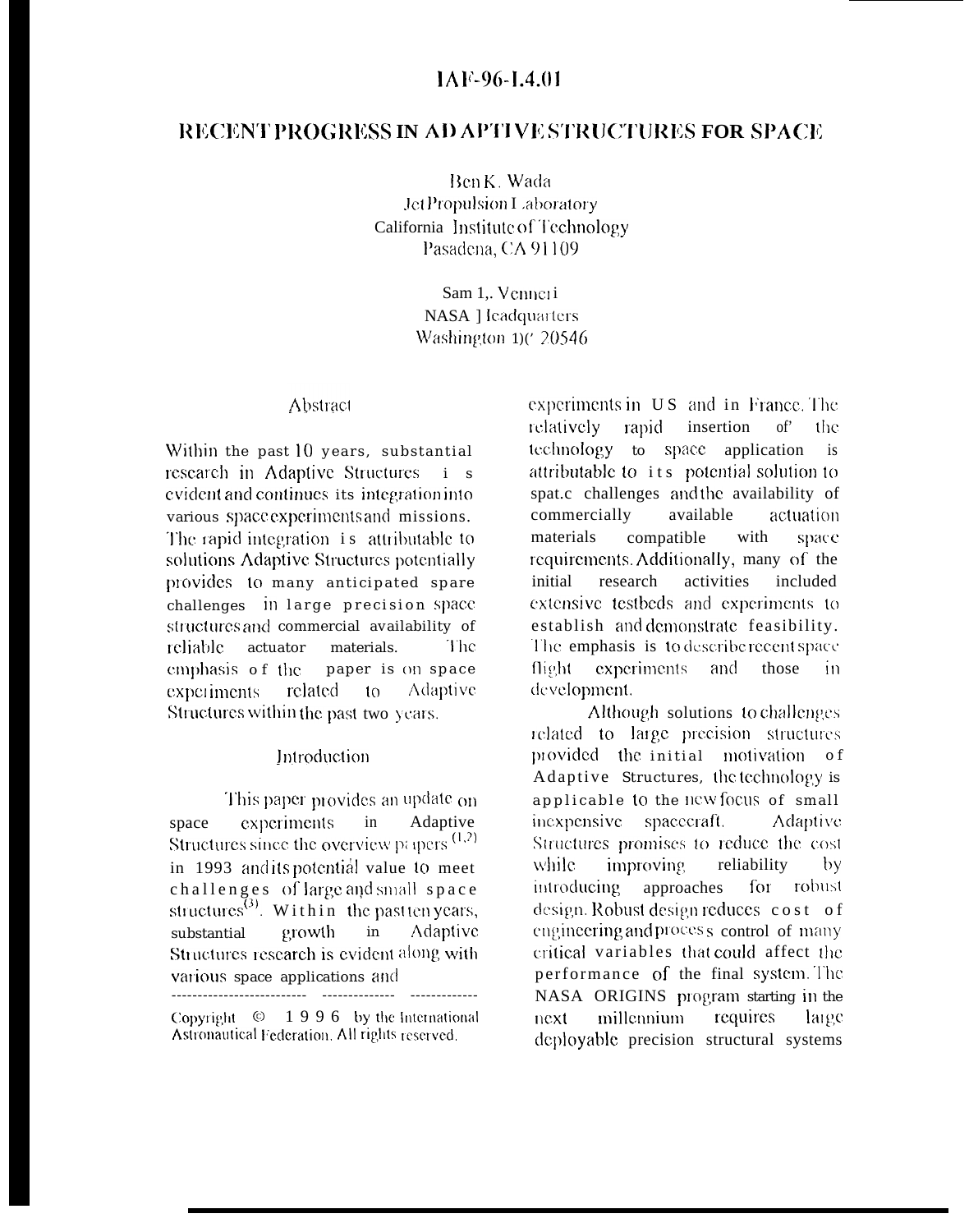with linear dimensions up to 100 meters. and maintaining relative position of optical elements on the structure to about  $1$  n ano-meter T<sub>1</sub>-ic capabilities of Adaptive Structures promise to help meet many of the challenges of the ORIGINSprogram.

## **Space Requirements**

#### **Actuators**

Adaptive Structures require the integration of many functions such as structures, sensors, actuators, controller, and power. Although the recent availability of sensors (e.g., noncontacting displacement sensors and interferometers with resolution about 1 nano-meter), low power miniaturized controllers, and power supplies are invaluable, the critical component are the actuators. The basic parameter for Adaptive Structures is strain. The actuator resolution must be compatible with the adverse strains within the struct ure during its operation. The: attainment of precision of large space struct ures is achievable by controlling very small levels of stl-sills  $(51 \mu m/m)$ or strain energy, which becomes the required sensitivity of the actuator. actuator Fortunately, commercial material compatible with space requirements, namely picm-electric and electrostrictive materials  $\overline{a}$  ic commercially available.

The two basic approaches to integrating piezo-electric (1'7.'1') actuator materials to date arc to place the actuators in parallel with the structures (e.g. bond the actuator on the surface of the structure or embed the actuator

within the composite materials) and to p 1 a c e the actuator in series (in-line actuator) with the structure. In both approaches, the designmust provide for efficient transfer o f strain from the actuator material to the structure while maintaining the linearity characteristics. The STRV-  $1 b^{(4)}$ flight experiment includes surface mounted and in-line actuators 1'7,'1' actuators. The Advanced Control Technology Experiment  $\mathbf{I}$  $(ACTEX-I)<sup>(5)</sup>$  imbeds PZT actuators within the graphite epoxy composite structure. The apparent advantages of a design with actuators inparallel with the structure are its ability to transmit large loads and retain structural load transmission capability with a broken actuator. The apparent advantages of an in-line design are the capability to incorporate design approaches to attain large displacements and actively adjust the stiffness of the actuator using precision and small displacement 1'7,'1' actuator materials. Space applications require actuators with both capabilities.

quasi-static Currently large motion precision actuators exist and are indevelopment that consists of a rapid series of small motions, like a Burleigh inch-worm actuator or a linear actuator using surface  $waves(6)$ . Another approach to develop precision, soft, and large stroke actuator with active stiffness control i s to design mechanical One expandable design amplifiers. approach<sup>(7)</sup> is in Figure 1; the prototype shown amplifies the actuator motion by a theoretical factor 36:1 with a test validated mechanical efficiency of about -1 0%. The unique features of the design are redundancy, compactness, high. internal actuator resonant frequency, and variable low stiffness.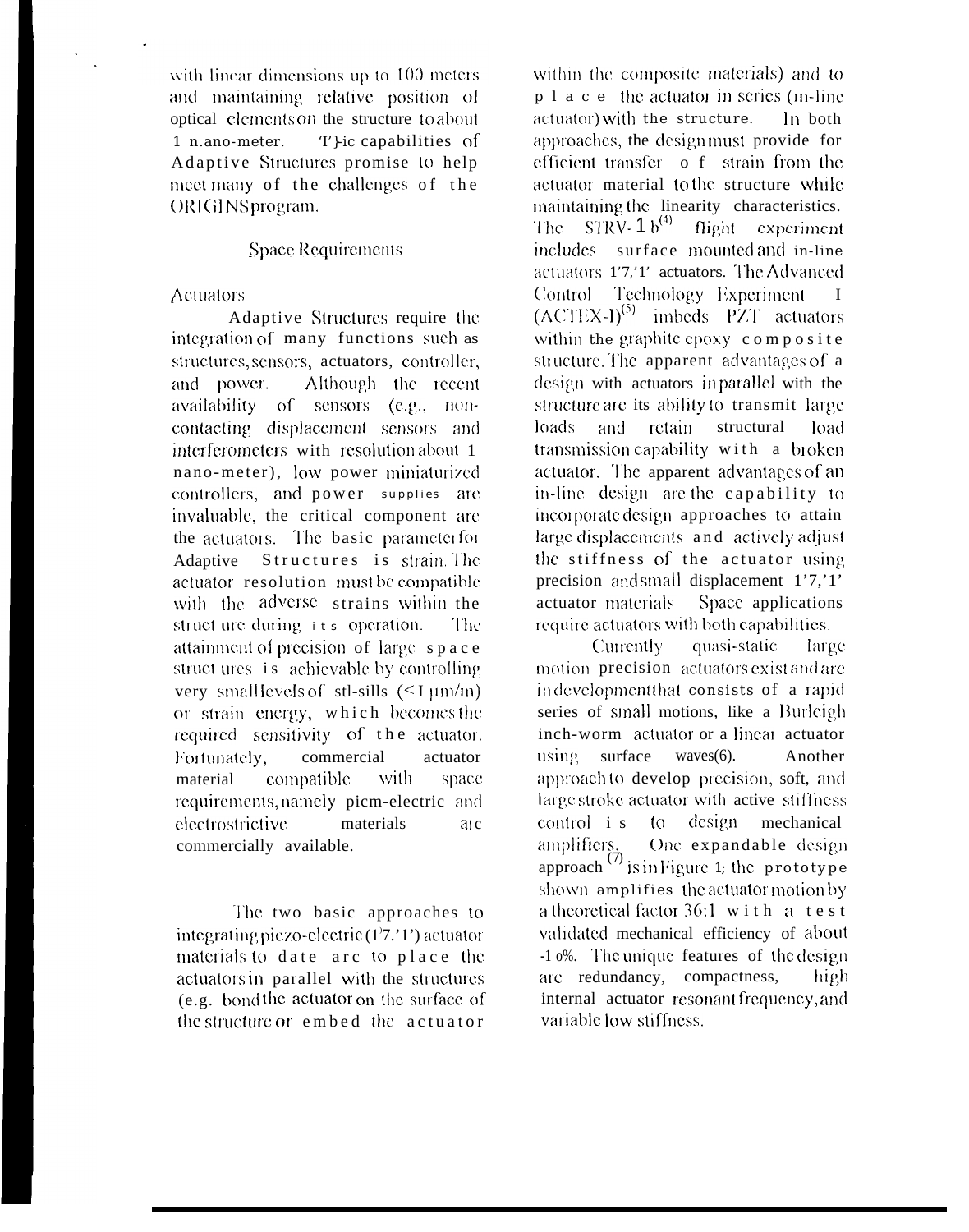$^{\prime}$  1'0  $(km,$ the actuator requirements are achievable through application specific mechanical designs using commercially available  $17$ ,  $1'$  and electrostrictive actuation materials.

## Technical Challenges

The technical challenge for both small and large precision structure is to achieve a robust structural<sup> $(3)$ </sup> design, namely an approach to reliably achieve the final mission objectives without critical dependency on the numerous design and validation parameters.  $\ln$ many cases the approach for a robust structure can significantly reduce both cost and schedule resources by reducing the. *requirements* on analysis. hardware, development testing, processes, testing, and quality control. The concepts of Adaptive Structures provide solution alternatives to enable or simplify 1) ground validation testing of large precision structures, ?) reliable deployment or assembly of structures in space, 3) linearization of the structure by removing joint slippage, 4) in - s  $p$  a c e identification. static system  $5)$ adjustment, 6) dynamic modifications, and 7) mechanical reliability.

# Space Experiments

Role

The<sup>1</sup> *introduction* of new technology into space missions often from. laboratory **progresses** demonstration space flight  $10<sup>°</sup>$ experiments to mission critical roles. For selected applications of Adaptive Structures, the major developments in the past few years are the large number of spat.c flight experiments. The most significant non-technical justification of a flight experiment is to demonstrate its feasibility on a flight mission to provide confidence in the new technology for  $1<sup>h</sup>$ future missions. technical Justification is to establish approaches and designs to integrate the new technology to the space system that often limits space, volume, weight, power. temperature bounds, computer power, data storage, data format and access. The total system must be capable o f withstanding the ground tests, launch environment and the space environment.

# Space Technology Research Vehicle-1b  $(STRV-1<sub>b</sub>)$

The S  $1 \text{ RV-1b}^{(4)}$  spacecraft is a joint US/UK mission developed in about a 12 month period and launched on an Ariane-4 launch vehicle on June 17. The official mission was 12 1994. months in duration, but the STRV-1b spat.ccraft current plan is to operate until the summer of 1997. A maior experiment on the STRV-1b spacecraft was to actively suppress the tipmotion of a mechanical cooler oyt)-cooler finger. The mission constrained volume, weight and power for the experiment. Two sets of actuators for the system consisted of three stacked actuators controlling the motion of the entire cyrocooler tip and three PZT strips bonded to the base of the cryo-finger itself to control the cryo-cooler tip motionin the three transitional directions. See Figure 2. Schedule constraints did not allow for an adequate power system to meet the 700v voltage requirement for the bonded PZT and thus it was not effective in flight. The high voltage is necessary to drive a short 1'7,'1' to higher amplitudes because the PZT is limited to a small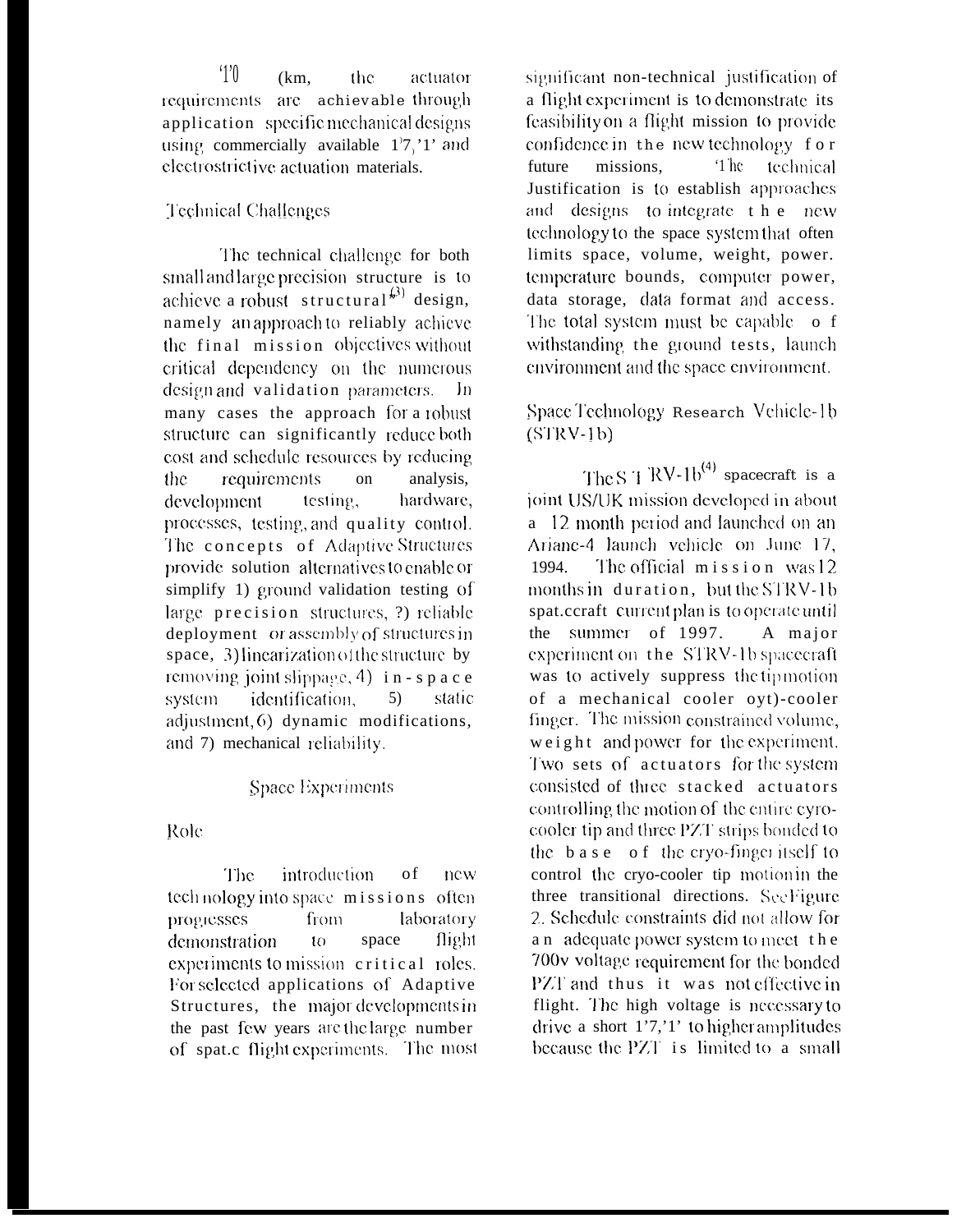zone  $at$  the base of the cryo-cooler finger II I at is close to room temperature and to maintain low conductance from the base to the tip. The performance of the PZT degrades with decreasing temperature. The tip of the cryo-cooler finger is at about 80°K.

The stacked PZT actuators (20) volts) are capable of suppressing the vibration motion of the fundamental and the I-ret 4 higher harmonics ranging  $f$ r o m about 60Hz. to 300 Hz. The. control system suppressed the rms motion of the 5 harmonics of the cryo cooler tip by a factor of about 80 to less than  $0.1$  micron over 200 times since the initial launch. The challenges of developing high voltage, low mass, efficient power supplies compatible with power supplies spat.ccrafi became evident.

## Middeck Active Control Experiment  $(MACE)$

 $MACE^{(8,9)}$ MIT/NASA The: experiment was flown in the Space Shuttle middeck on S'1'S-67 in March 1995. The objective of the experiment is to demonstrate high authority a c t i v e structural control of flexible structures in zero gravity conditions basal on analysis, ground testing, and on-orbit control redesign. The two basic configurations tested in space is in Figure 3. in each configuration, active struts are in the structure. The active High Authority struts in the Control/Low **Authority** Control (HAC/LAC) architecture are to add robustness to the closed-loop control A low authority controller system. consisting of two independent integral feedback controllers between the two

axes of the active strut. For robustness, the local control toops add damping to the 10, 17 and '25 Hz. modes. The inspacesystem performance was similar to those determined during ground testing. Some of the unexpected results of the experiment a r c the unexpected low frequency tether modes, nonlinearities in the system and the controllers based upon the identified dynamics did not perform better than those based on the analytical model.

Control\_ **Advanced** Technology Experiment-1 (ACTEX-I)

The TRW/AF/BMDO ACTEX- $I^{(\alpha)}$  experiment was launched during the Spring of 1996. The specific objectives of the experiment arc: 1) demonstrate integrated active/passive damping using piezoceramic sensors and actuators embedded within the lay-up of graphite epoxy tubes, 2) provide a capability to test vibration suppression algorithms in space using active structural components, sensors, and passive damping, 3) validate preflight design and performance predicti 011 tools  $\mathbf{b}$ performing. on-orbit system identification and health monitoring, experiments, 4) demonstrate tile concept of Adaptive Structures using control laws that can be updated from ground, and 5) collect data on the long term effects of space environment on the active and passive control components. "1 he experiment is in Figure 4. From the ground tests, a strain rate feedback controllaw increases the 0.8% open loop to  $22$ <sup>0</sup>,<sup>0</sup>/0 closed loop in the primary bending modes and from  $0.50/0$  open ioop to 60/0 closed loop in the torsional mode. Flight data from tile experiment are not available at this time.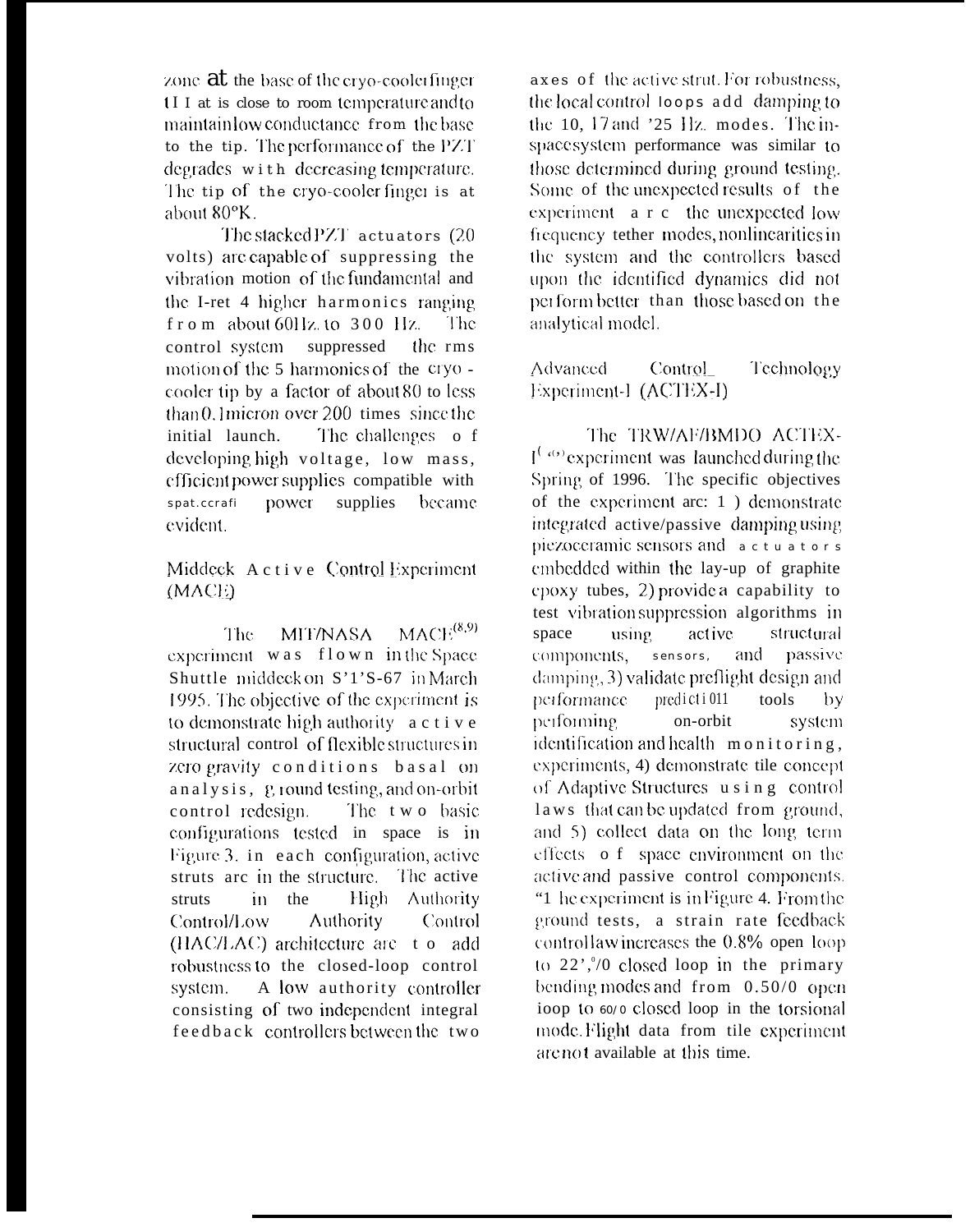The development and integration of the entire experiment to the spacecraft occurred within a fourteen month period. The hardware successfully  $p$  as  $s$  e d  $a$ qualification test program.

Advanced Controls '1 cchnology Experiment 11 (ACTEXII)

The objectives o f the TRW/AF/BMDO ACTEX 11 experiment are: 1) demonstrate the use of multichip module structural control electronics using high density chips, ?) demonstrate use of 2000 gate Field Programmable Gate Arrays enabling a 2Mbit/sec serial data bus, 3) demonstrate vibration suppression of a flexible appendage with realistic parasitic strain energy losses, 4) use innovative ground station laptop control computer using on-orbit system identification with closedloop design, simulation, and experiment upload programming capability. The experiment is in Figure 5 and represents a structure similar to a solar array. with **Graphite** polycyanate heam imbedded PZT actuator/sensors, passively damped viscoclastic joints, and constrained layer passively damped strut with fiberglass/graphite/VEM co-cured layers are at the base of the experiment.

The experiment launched in 1995 never reached its intended orbit.

Suppression of "Transient Acceleration by Levitation (STABLE)

The MDA/MSFC STABLE<sup>(11)</sup> system experiment was completed in 1995 on STS-73 Shuttle Mission. The objective of the experiment was to isolate sensitive microgravity science payloads from vibration due to on-board machinery or crew activity. The entire

isolation system fits in a single middeck locker aboard the Shuttle and meets International spat.c Station The objective i s to requirements. vibration provide isolation for experiments to limit the acceleration to about one  $\mu$ -g from about .01 to 200 Hz. The electromagnetic actuators has a stroke of  $\pm$  I cm. The space station requirements, the predicted non-isolated environment, and the environment with the isolation system a r c in Figure 6. Evaluation of a limited amount of flight d a t a indicates STABLE is able to substantially attenuate the accelerations of over the frequency range of interest comfortably and meets the -ISSrequirements. The current plans are to isolate many of the experiments on 1SS using the Active Rack Isolation System; I10WCVC1 **STABLE** provides an alternative to isolate experiments flown by international partners on 1SS as well as Mir and Shuttle.

# Inflatable Antenna Experiment (IAE)

The L'Garde/J PL/NASA IAE<sup>(12)</sup> demonstrate feasibility of large inflatable precision structures in  $s$  p  $a$  c  $e$  in May 1996. The antenna fits in  $a$  7  $X$  3 $X$  1.5 foot box inflating into a 50 foot diameter offset parabolic surface on three 92 foot long struts. During the experiment the IAE is on the Spartan launch by Space Shuttle. The inflatable part of the sys tem with the inflation Nitrongen gas weighs  $132$  pounds. The inflated antenna is space is in Figure 7. The antenna successfully inflated but tbc deployment sequence of the antenna was a surprise. Figure 8 strews one frame of' the antenna during deployment. The data to establish the desired surface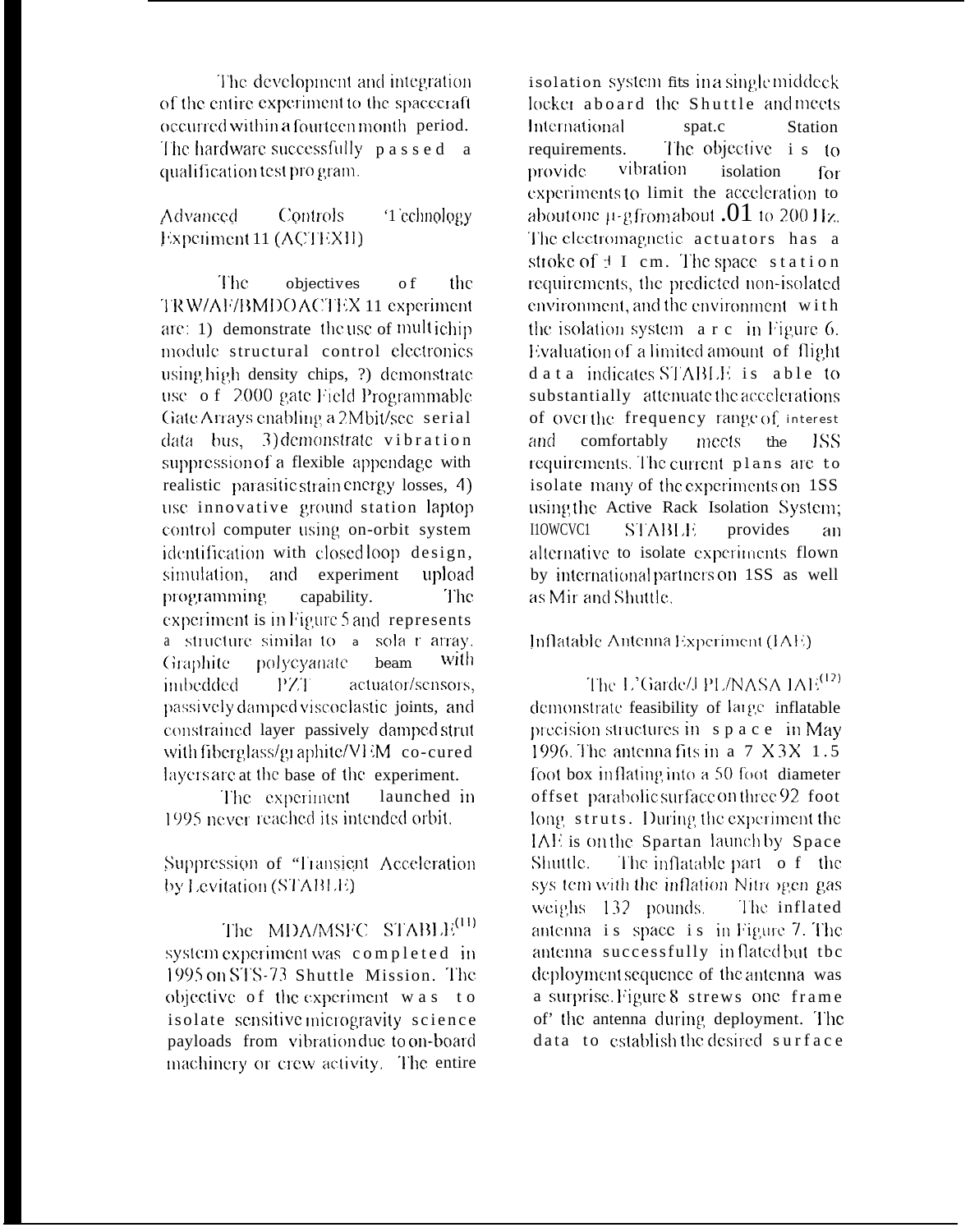accuracy goal of" several mm rms is currently in evaluation. However the picture of the antenna shows visible surface roughness that indicates an incompletely pressurized system. The IAE. technology demonstration experiment's design life was for about a few hours; the antenna jettisoned about after initiation  $1.5$ hours  $of$  the earth's deployment re-entered the atmosphere a few days later.

## ChAracterization of STructures in Orbit (CASTOR)

The **CNES** experiment  $CASTOR<sup>(13)</sup>$  Is currently indevelopment for a 1996 experiment o n the MIR The objectives of CASTOR station. arc to validate analysis and test procedures for prediction of advanced precision space structure dynamics and demonstration of zero gravity passive and active damping active members. Validation of analysis and test includes Deround test of elements and system, 2) modeling of passive and active damping, 3) model updating, 4) modeling of performance gravity effects,  $5)$ prediction, and 6) comparison of ground and flight test results. A schematic of the approximately 15kg and 180cm long flight hardware with three active members is in Figure 9. The active members are low voltage Physik Instrument piezo-electric members.

Groundteststodate demonstrate the capability of substantially increasing the damping of the global resonant frequencies of the system below 100 Hz.

Vibration Isolation, Suppression and Steering (VISS)

The Honeywell/JPL /AF/BMDO **VISS** experiment currently in development is part of the Structural Test Research  $Vehicle 2 (STRV-2)$ program scheduled for launch in 1997. The objective is to combine functions of some of the above experiments into one subsystem, namely isolate the vibration from a "noisy" base to the precise instrument, suppress the vibration on the precise instrument (cryo-cooler), and steer the precise instrument.

During the initial JPL study<sup>(1-4)</sup>, requirement included a 1'7,"1' actuator. The goal was to establish a design for 20db vibration isolation above 2 Hz,  $15db$ vibration suppression  $\alpha$ f disturbances at about 60 and 120 Hz, and  $\pm 0.3^{\circ}$  steel-ing at 2 and 4 Hz of an Mid W a v e lnfra-Red (MWIR) weighing about 40 pounds without its electronics. its dimensions are about 8.0" in diameter by 30" in length. The goals are only achievable with a long stroke and low stiffness  $1'7,'1'$  actuator<sup>(7)</sup>. Six of the long stoke, low stiffness, compact and redundant actuators provide the control of the six rigidbody degrees-of-freedom. To simplify the development of the experiment within the 18 month period, the goal was to control each of the objectives independently; namely independent sensors and controllers but with a common set c actuators.

The current VISS i s being developed by Honeywell/JPL/AF where Honeywell is developing the ViSS hardware, JPL is developing the flight computer algorithms, and  $AF$  i s the program manager. The Honeywell actuator is a combined passive damper (like a D-Strut actuator) and active voice coii.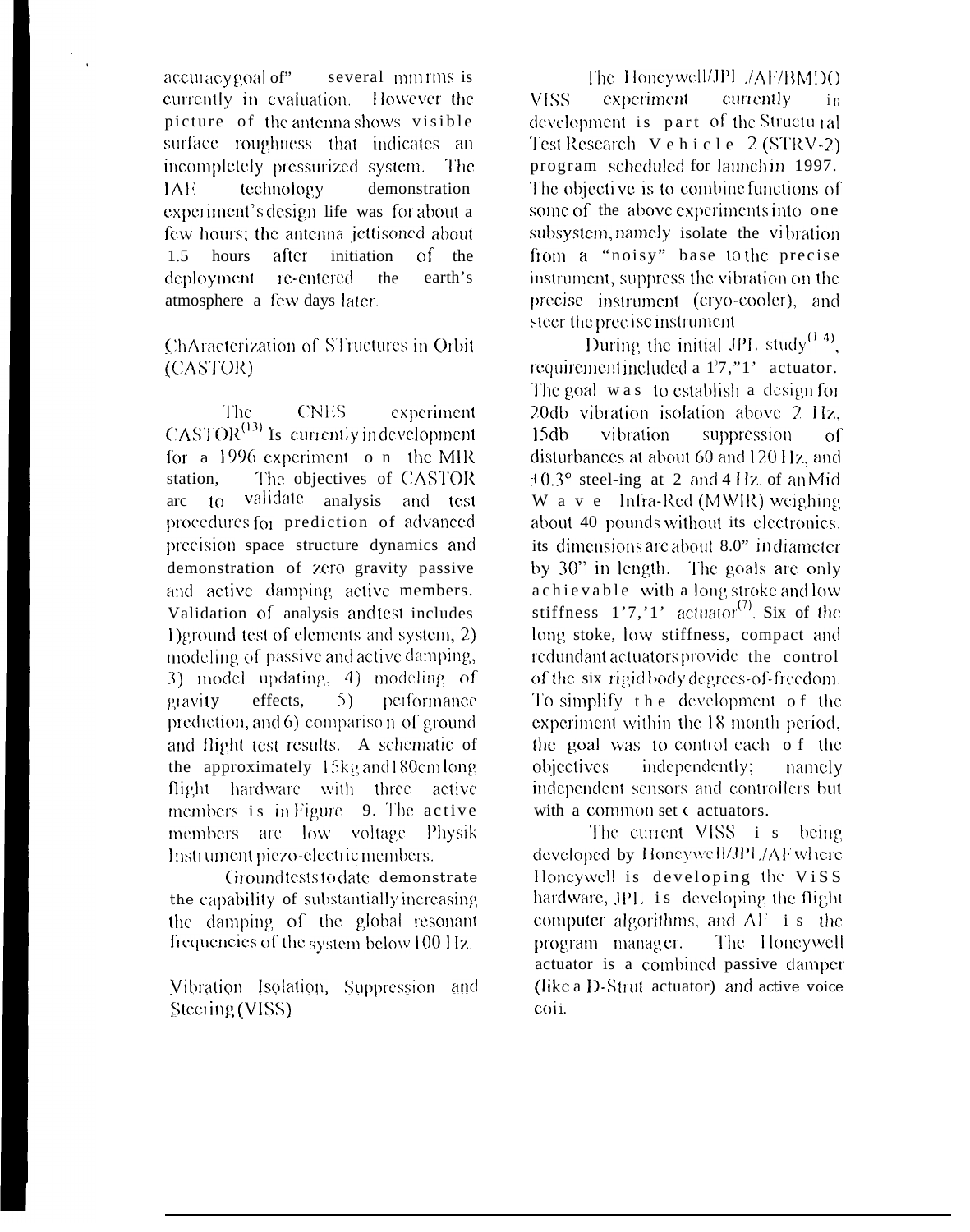#### summary

Structures Adaptive provide solution options to meet many of the technical and cost challenges for future spat.c missions, especially precision requirements, by providing use of robust design approaches. The large number of Adaptive Structures flight experiments is essential to validate the technology and necessary resources for future program managers. The activities within the past two years are possibly an indication of the near term insertion of this technology Near term for future missions. include actuators applications wiil unique to an application using existing PZT type materials.

#### Acknowledgment

The research described in this paper was carried out by the Jet 1 aboratory, California Propulsion Institute of Technology, under a contract with the National Aeronautics and Space Dr. Mike Obal, Administration. formerly of Ballistic Missile Defense Organization, was responsible  $f_{O1}$ supporting, many of the flight experiments.

#### Reference

 $(1)$ Venneri,  $S.1$ . and Wada,  $B. K.$ "overview of NASA's Adaptive Structures Program," 1AI-93- $1.5.2, 43$ ,  $44th$  Congress of the Astronautical international Federation, Graz, Austria, 16-?.? Oct. 1993.

- $(2)$ Obal, M. and Sater, J. M., "Adaptive Structures for Space-Based Defense Systems," IAF-93-1.5-2.44,44th Congress of the International Astronautical Federation, Graz, Austria, 16-22 oct. 1993.
- $(3)$ Wada, B. K., "Robust Structures Through the incorporation of Adaptive Structures," IAF-94-1.4.1 99, 45th Congress of the International Astronautical Federation, Jerusalem, Israel, 9-14 Oct. 1994.
- $(4)$ Glaser, R., Garba, J. and Obal, M., "STRV-1b Cryo-cooler Vibration Suppression," AIAA Paper No. 95-i 122, 36th AIAA SDMProceedings, New Orleans, L.A, April 10-13, 1995.
- Manning, R. A., Wyse, R.E.  $(5)$ Schubert, s.]<.," Development of Active Structure Flight an Experiment," AIAA Paper No. 93-1114. AIAA/AHS/ASEE Aerospace Design Conference, Irvine, CA, Feb. 16-19, 1993.
- $(6)$ Higuchi, K., "A Piezoelectric Linear Motor 1) riven  $by$ Superposing Standing Waves with Phase Difference," AIAA-95-1110-CP, 36th A1AA SDM Proceedings, New Orleans, LA, April 10-13, 1996.
- $(')$ Bamford, R., Glaser, R., Kuo, (-1', and Wada, B., "Long Stroke Precision PZT Actuator," AIAA-95-1107, 36th AIAA SDM Proceedings, New Orleans, LA, April 10-13, 1995.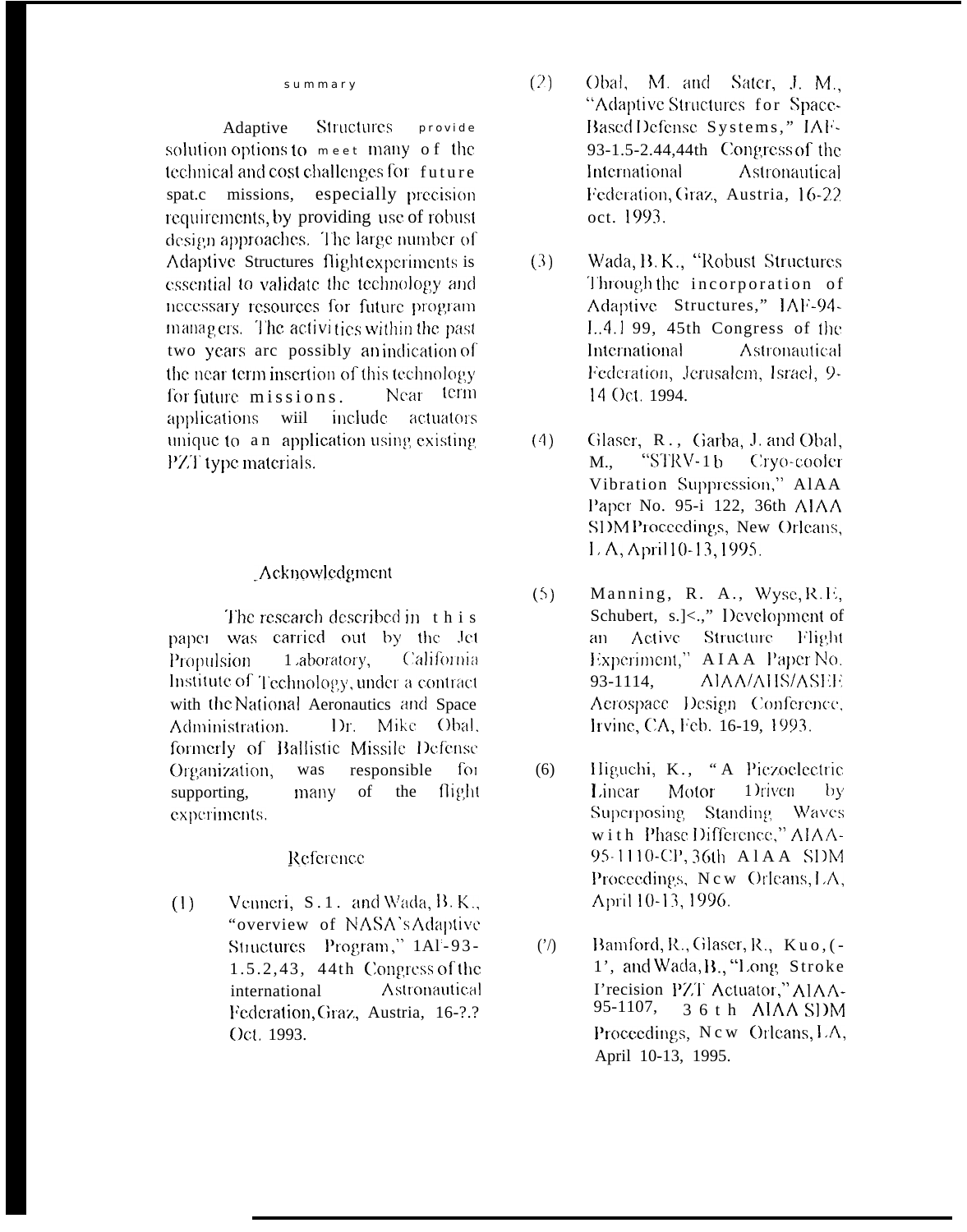- Miller, D. W., de Luis, J. Stover,  $(8)$ G, and Crawley, E.F., "MACE: Anatomy of a Modern Control I Experiment, "Proceedings of 13th IFAC World Congress, San Francisco, CA, July 1996.
- Campbell, M.E., Grocott, S.C.O.,  $(9)$ 1 low, J.P., and Woods-Vedeler, J. A., "Overview of Closed Loop Results for MACE," Proceedings of 13th IFAC World Congress, San Francisco, CA, July 1996.
- Manning, R. A., Wyse, R.E., and  $(10)$ Schubert, S.R., "Development of Structure Flight Active  $an$ AIAA 93-1114, Experiment," **AIAA/AHS/ ASEE** Aerospace 1 *csign* Conference, Irvine, CA, Feb. 16-19, 1993.
- Edberg,  $D_{\rm c}$ Schenck,  $(11)$  $I$ )., Boucher, R., Sirko, R., Nurre, (i., and Whorton, M., " The STABLEMicrogravity Vibration Isolation System: Overview and Orbital Flgiht Test Results," ISTS Paper 96-g - 1 '7,  $29<sub>th</sub>$ International Symposium  $_{\text{on}}$ Space Technology and Science, Give, Japan, May 19-2.5, 199(3.
- Freehand, R.E.  $(12)$
- Bousquet, P. W., Guay, 1'., and  $(13)$ Mercier, F., "I valuation of Active 1 Damping Performances in Orbit," Proceedings of the Fifth International Conference  $_{\rm OD}$ Adaptive Structures, Technomics Publishing, Lancaster, PA, Key West, FL, Nov. 1995.

Wada, B. K., Rahman, Z. a n d  $(14)$ R., "Vibration Kedikian, isolation, Suppression, Steering, and Pointing  $(VISSP)$ ." Proceedings from Conference on Spacecraft Structures, Materials, Mechanical and Testing, E SA/CNES/DARA, Noordwijk, The Netherlands, March ?7-29, 1996.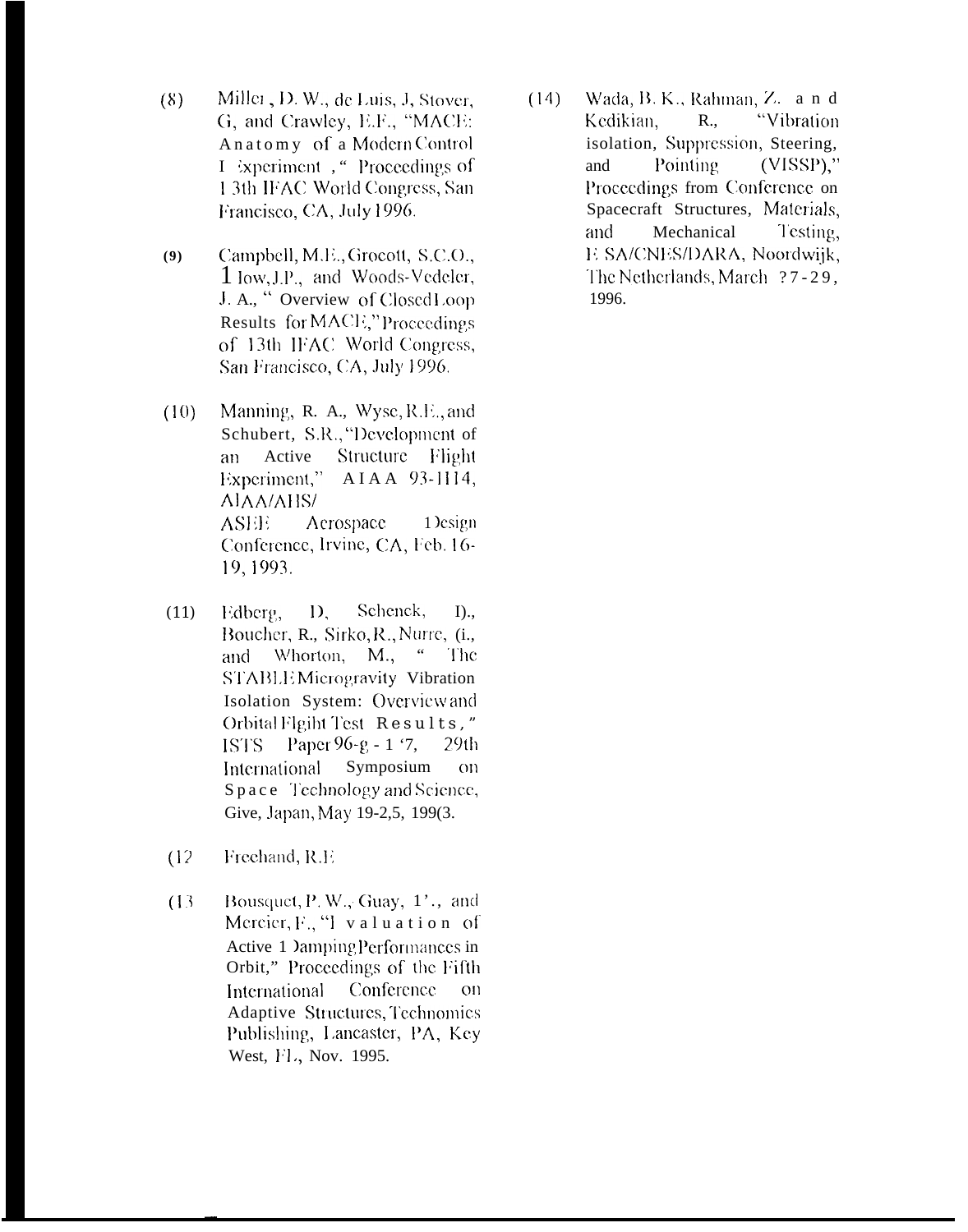

Figure 1. Long Stroke PET Actuator



Vitoration Suppression Experiment





Figure 4. ACTEX-I Experiment